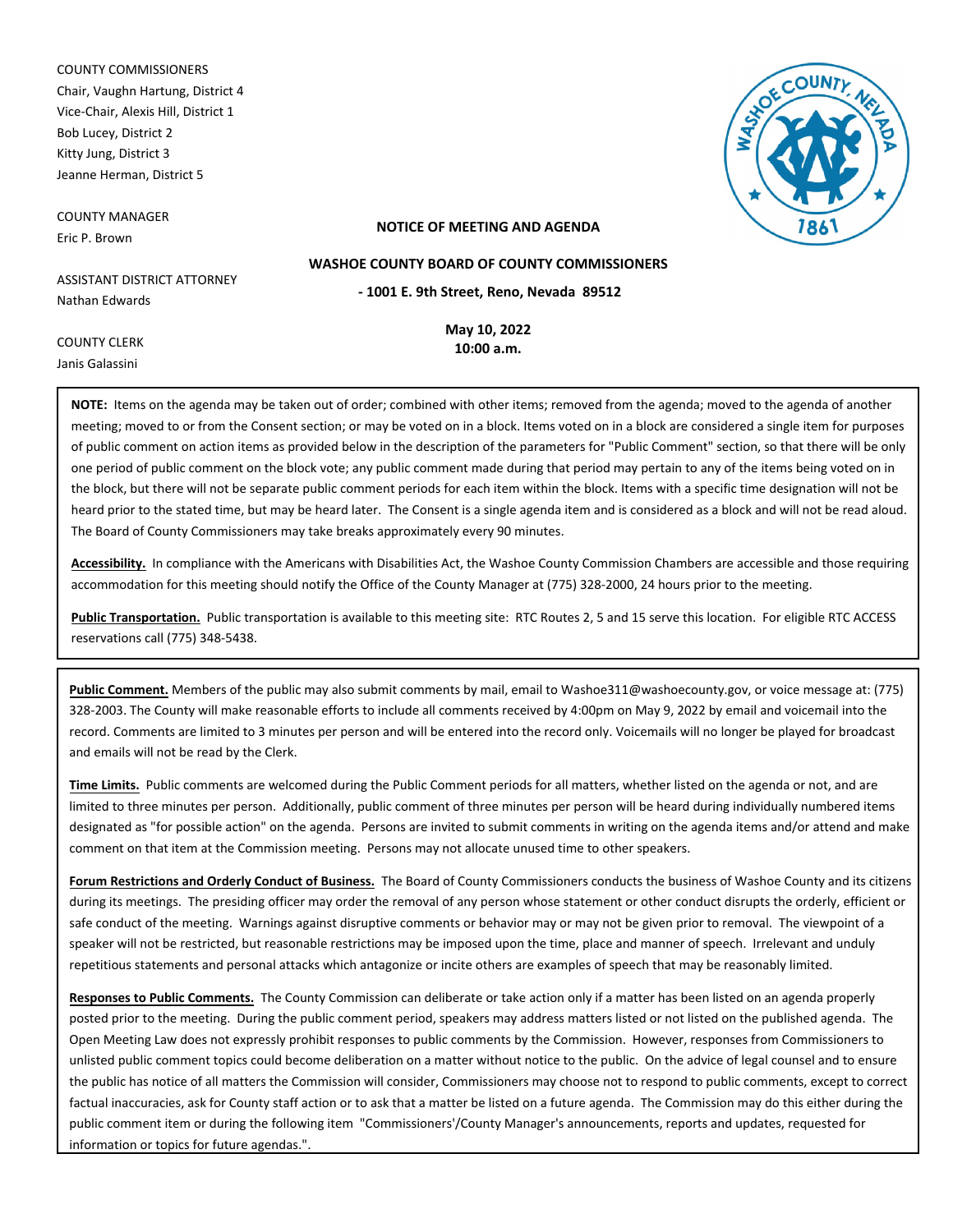Board of County Commissioners Meeting - May 10, 2022

Pursuant to NRS 241.020, the Agenda for the Board of County Commissioners has been posted at the following locations: Washoe County Administration Building (1001 E. 9th Street, Bldg. A), Washoe County Courthouse-Second Judicial District Court (75 Court Street), Reno City Hall - Clerk's Office (1 E. 1st Street); Sparks Justice Court (1675 East Prater Way); www.washoecounty.gov/bcc/board\_committees/ and https://notice.nv.gov.

Although no longer required under NRS 241.020, the agenda has been physically posted at the following locations: Washoe County Courthouse-Second Judicial District Court (75 Court Street), Reno City Hall - Clerk's Office (1 E. 1st Street), Sparks Justice Court (1675 East Prater Way).

Support documentation for the items on the agenda, provided to the Washoe County Board of Commissioners is available to members of the public at the County Manager's Office (1001 E. 9th Street, Bldg. A, 2nd Floor, Reno, Nevada) Erick Willrich, Assistant to the County Manager, (775) 328-2000 and on Washoe County's website www.washoecounty.gov/bcc <http://www.washoecounty.gov/bcc>

### **10:00 a.m.**

- 1. Salute to the flag.
- 2. Roll call.
- 3. Appearance and presentation by Perry Di Loreto, President of the Board, Nevada Western Heritage Center Alliance, regarding the revitalization of the Reno Sparks Livestock Events Center property. FOR DISCUSSION ONLY

*Attachments:* 2022.05.[10 NWHC PPT Washoe County](http://washoe-nv.legistar.com/gateway.aspx?M=F&ID=38c668f2-f9cd-40df-8058-0ab9624848d2.pdf)

- 4. Public Comment. Comment heard under this item will be limited to three minutes per person and may pertain to matters both on and off the Commission agenda. The Commission will also hear public comment during individual action items, with comment limited to three minutes per person. Comments are to be made to the Commission as a whole.
- 5. Commissioners'/County Manager's announcements, reports and updates to include boards and commissions updates, requests for information or topics for future agendas. (No discussion among Commissioners will take place on this item.)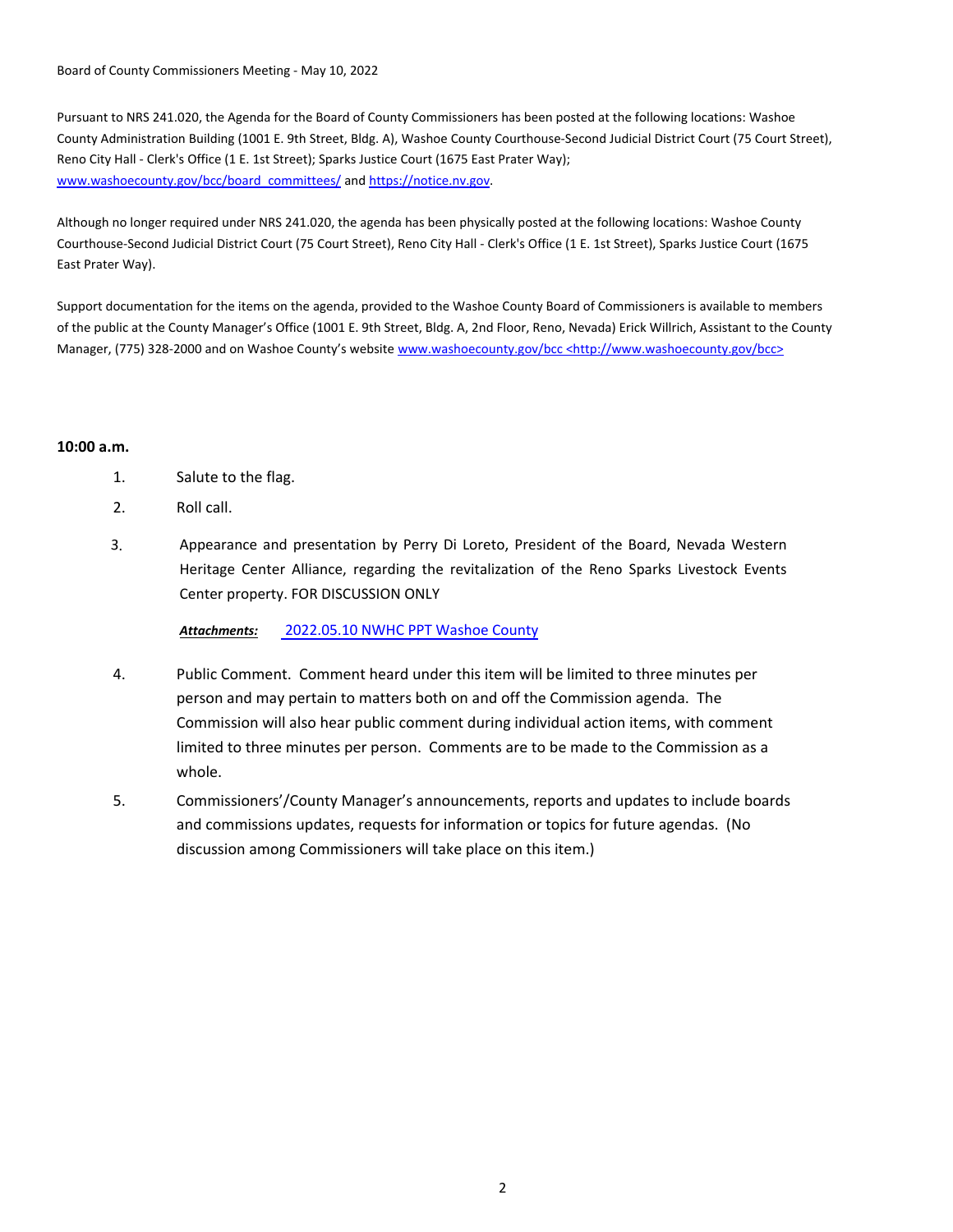## **6. Consent Items. (FOR POSSIBLE ACTION)**

Recommendation to approve a Lease Agreement between Washoe County and Polygrarian Institute dba Reno Food Systems, a Nevada 501(c)(3) nonprofit organization, for continued use of a five-acre parcel at Betsy Caughlin Donnelly Park (3295 Mayberry Drive, Reno, Nevada/Assessor's Parcel Number 009-742-01) for a 5-year term, with one renewal term of five (5) years, commencing on May 15, 2022, as authorized under Nevada Revised Statute 244.284. Community Services. (Commission District 1.) FOR POSSIBLE ACTION 6.A.1.

#### [BCC 05-11-22 - Staff Report Polygrarian Lease Agreement](http://washoe-nv.legistar.com/gateway.aspx?M=F&ID=e7528c58-9270-4b69-93c5-af01fb570911.doc) [BCC 05-10-22 - Polygrarian Lease Agreement 2022](http://washoe-nv.legistar.com/gateway.aspx?M=F&ID=c4defe03-f3f6-4c4b-bfaa-663538efdc12.docx) *Attachments:*

Recommendation to approve Amendment No. 2 to Golf Management License and Services - Wildcreek Golf Course between Washoe County and MAZZ Golf Management to amend the term effective June 23, 2020 through December 31, 2022, retroactive to January 1, 2022. Amendment No. 2 extends the current license and services agreement for MAZZ to operate the golf course while the transfer of the golf course from Washoe County to Northern Nevada Youth Golf Foundation, d/b/a (doing business as) First Tee of Northern Nevada if finalized. Community Services. (Commission District 3.) FOR POSSIBLE ACTION 6.A.2.

[BCC 05-11-22 - Staff Report - Amend No 2 to Wildcreek Golf](http://washoe-nv.legistar.com/gateway.aspx?M=F&ID=bb1c20f0-6cb5-4bab-9a46-99d943f247b0.docx)  Management Agreement [BCC 05-10-22 - Amendment No 2 to Wildcreek Golf License](http://washoe-nv.legistar.com/gateway.aspx?M=F&ID=f62048eb-46aa-41ed-abe6-8929841413a2.pdf) *Attachments:*

Recommendation to grant a Slope and Landscape Easement totaling ±13,017 square feet and a Temporary Construction Easement totaling ±78,439 square feet, pursuant to Nevada Revised Statute 244.137, to Toll North Reno, Limited Liability Company, on Assessor's Parcel Number 083-024-06, commonly known as Lazy 5 Regional Park, for the purposes of constructing and maintaining a 3:1 landscaped slope to support the neighboring Stonebrook West housing development, as well as associated mitigation in the form of trail construction. Community Services. (Commission District 4.) FOR POSSIBLE ACTION 6.A.3.

[BCC 05-10-22 - Staff Report - Lazy 5 Slope Easement](http://washoe-nv.legistar.com/gateway.aspx?M=F&ID=bc0a5006-3afe-4b63-9f01-ab70611075ef.doc) [BCC 05-10-22 - Lazy 5 Slope Easement Deed](http://washoe-nv.legistar.com/gateway.aspx?M=F&ID=7f734356-4b6a-40f2-a736-345fc8caf057.pdf) *Attachments:*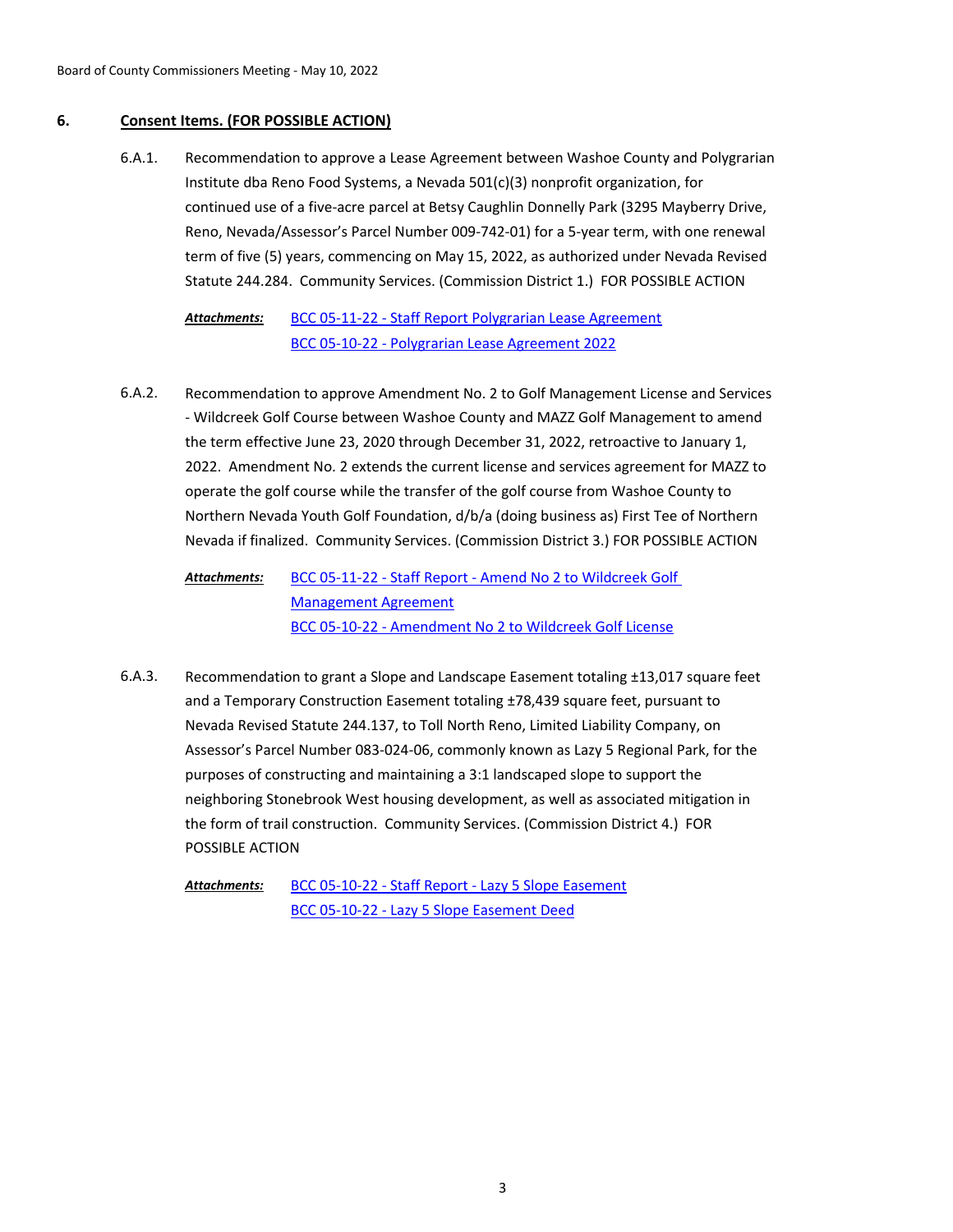Recommendation to acknowledge receipt of the Interim Financial Report for Washoe County Governmental Funds for the Nine Months Ended March 31, 2022. The Interim Financial Report reflects that Total Governmental Fund Balances increased \$116 million year to date and increased \$115 million when compared to last year this time. Total Governmental Revenues are up \$72 million over the prior year and Total Governmental Expenditures increased \$60 million over the prior year. - Unaudited. Comptroller. (All Commission Districts.) FOR POSSIBLE ACTION 6.B.1.

[Staff Report Q3-2022 Interim Financial](http://washoe-nv.legistar.com/gateway.aspx?M=F&ID=f642cbbc-71ef-4a88-be73-c38c18d97b83.docx) [Q3-2022 Interim Financial Report](http://washoe-nv.legistar.com/gateway.aspx?M=F&ID=ef95a740-d190-4a59-b2cd-a2c1d2982089.docx) *Attachments:*

Recommendation to approve Commission District Special Fund disbursement, pursuant to NRS 244.1505, in the amount of [\$10,000.00] for Fiscal Year 2021-2022; District 3 Commissioner Kitty Jung recommends a [\$10,000.00] grant to Washoe County Community Services Department, Regional Parks and Open Space -- a government entity - for the purpose of supporting the professional production of a 20-minute mini-documentary video highlighting Rancho San Rafael's 40-year history; and for the purpose of commissioning a local artist to create a pollinator themed sculpture for "The Hive" area in the center of the garden at Rancho San Rafael Park; approve Resolutions necessary for same; and direct the Comptroller's Office to make the necessary net zero cross fund and/or cross function budget appropriation transfers. Manager's Office. (Commission District 3.) FOR POSSIBLE ACTION 6.C.1.

[Staff Report\\_CSD\\_2022](http://washoe-nv.legistar.com/gateway.aspx?M=F&ID=b1d75889-2c28-4a65-b570-e5889e6abfe4.docx) WC Regional Parks Open Spaces Resolution 05.10.22 [05.10.22 BCC Resolution - CSD Parks](http://washoe-nv.legistar.com/gateway.aspx?M=F&ID=c930340a-de6c-4eba-98e5-8702e2770039.docx) *Attachments:*

Recommendation to approve an Agreement for Professional Services between Washoe County and Washoe Legal Services to operate a Housing Stability Self-Help Desk at the Reno Justice Court with term of agreement from May 11, 2022 to September 30, 2022 and professional services and associated costs billable on a monthly basis [not to exceed \$135,175.00 of Emergency Rental Assistance allocation from the U.S. Department of the Treasury]; authorize the Purchasing and Contracts Manager to execute the agreement. Manager's Office (All Commission Districts.)FOR POSSIBLE ACTION 6.C.2.

[TMP-6096 Staff Report WLS Self Help Desk](http://washoe-nv.legistar.com/gateway.aspx?M=F&ID=cf523dfe-d597-4bc3-890e-62a80c64034a.docx) [Housing Stability Self Help Desk PSA FINAL 4.12.22](http://washoe-nv.legistar.com/gateway.aspx?M=F&ID=0728dfd5-9e4e-4e35-8980-c6d3e69619bd.docx) *Attachments:*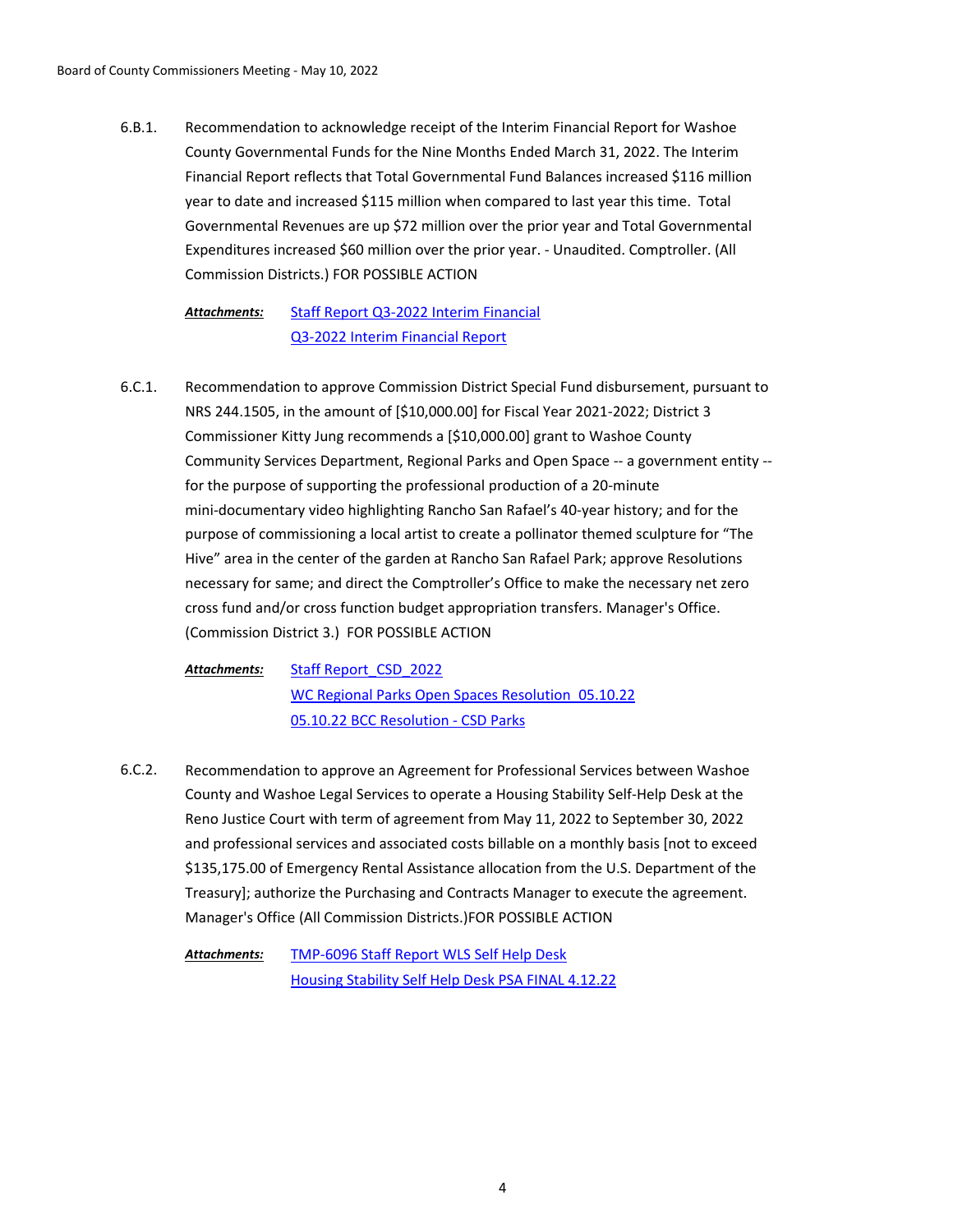Recommendation to: (1) appoint Thuy Tran [District 2] to the Washoe County Senior Services Advisory Board for the remainder of the term ending March 31, 2023; (2) appoint Mavis Kay Bonzer [District 1] for remainder of the term ending October 31, 2024; (3) appoint Konandaraman Venkataraman [District 2] for the remainder of the term ending February 28, 2023; and (4) appoint Jane Baudelair [District 4] for the remainder of the term ending October 31, 2024. Applicants include: Thuy Tran, Mavis Kay Bonzer, Konandaraman Venkataraman, and Jane Baudelair. Human Services Agency. (All Commission Districts.) FOR POSSIBLE ACTION 6.D.1.

*Attachments:* [BCC 05-10-22 TMP6103 Appoint Senior Advisory Board](http://washoe-nv.legistar.com/gateway.aspx?M=F&ID=2cac280e-19c1-43f4-a2ea-69aa2ebfaeb7.doc)

Recommendation to accept Treasurer's status report for the period ending April 30, 2022, of payment of refunds and interest since last update in the amount of \$1,984,479.45 on certain property tax overpayments for residential properties at Incline Village/Crystal Bay, in compliance with the October 21, 2019 Order issued by the District Court in Village League to Save Incline Assets, Inc., et.al. vs. State of Nevada, et.al., Case No. CV03-06922, as modified and clarified by the settlement agreement regarding the processing of refunds. Treasurer. (All Commission Districts.) FOR POSSIBLE ACTION 6.E.1.

[Staff Report - Treasurer's status report for the period ending](http://washoe-nv.legistar.com/gateway.aspx?M=F&ID=735eb362-ad30-43f0-8489-e4169d6b6958.doc)  4.30.2022 [APRIL 30 2022 REPORT OF CLAIMS PAID](http://washoe-nv.legistar.com/gateway.aspx?M=F&ID=22455983-267a-4df7-adaa-ac574b2324d6.pdf) *Attachments:*

## **End of Consent Items**

Recommendation to approve amended allocations of American Rescue Plan Act (ARPA) funds through the Coronavirus State Fiscal Recovery Fund and Coronavirus Local Fiscal Recovery Fund (SLFRF) for the following projects: 7.

> 1. Safe Camp Capital project in a total amount of \$4,693,132 (an increase of \$193,132 over the \$4,500,000 allocated and approved by the Board on July 20, 2021)

2. Our Place Enhancements project in a total amount of \$926,477 (an increase of \$476,477 over the \$450,000 allocated and approved by the Board on December 14, 2021), and

3. Our Place Community Garden Fencing project in a total amount of \$164,377 (an increase of \$34,377 over the \$130,000 allocated and approved by the Board on December 14, 2021),

and direct the Comptroller's Office to make necessary net zero cross-fund and/or cross-functional budget appropriation transfers. Manager's Office. (All Commission Districts.) FOR POSSIBLE ACTION

Attachments: BCC 5-10-22 OCM SLFRF OurPlace SafeCamp Amendments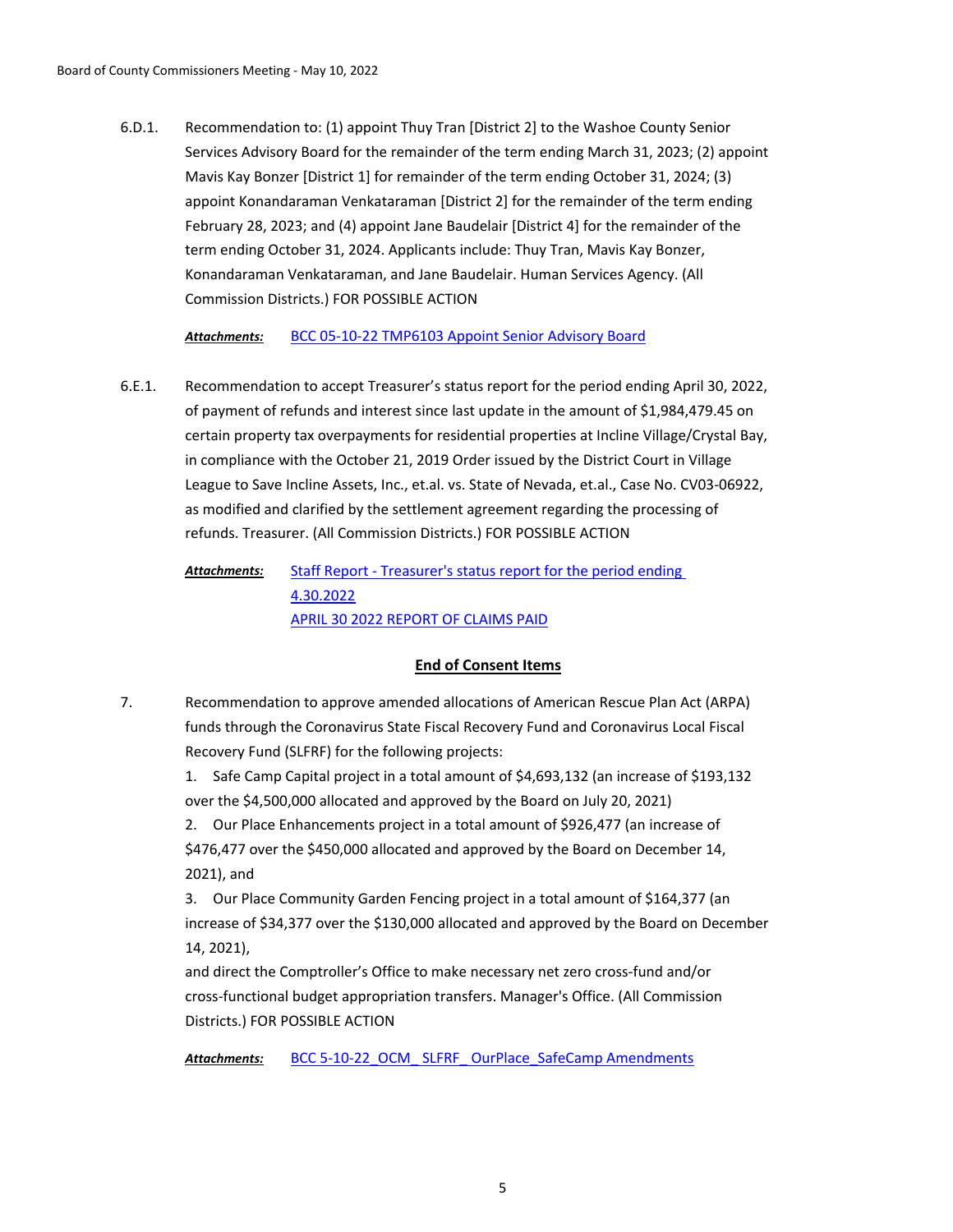Recommendation to approve a Professional Consulting Services Agreement between Farr West Engineering and Washoe County for the Safe Camp Facility to provide Project Engineering Services including Design, Bidding and Permitting, Construction Surveying, Construction Observation, Materials Testing Subconsultants and Value Engineering Services [in the amount of \$193,132.00] commencing on May 10, 2022. Community Services. (All Commission Districts.) FOR POSSIBLE ACTION 8.

[BCC 05-10-22 - Staff Report - FarrWest Engineering -Safe Camp](http://washoe-nv.legistar.com/gateway.aspx?M=F&ID=fa9993af-f584-487f-a339-1ec0c76d83bb.doc) [BCC 05-10-22 - Professional Svcs Agreement - Farr West for Safe](http://washoe-nv.legistar.com/gateway.aspx?M=F&ID=fc5b4138-e178-424e-bc98-0f97eda5f123.pdf)  Camp *Attachments:*

- Recommendation to award a bid and approve the Agreement to the lowest responsive, responsible bidder for the Our Place - Site Improvements Project [staff recommends Sullivan Structures, LLC., in the amount of \$541,487.00]. This project will design and construct landscaping and repair existing exterior finishes to the existing buildings at the Our Place Campus located at located at 605 S 21st St, Sparks, NV 89431. Community Services. (All Commission Districts.) FOR POSSIBLE ACTION 9.
	- [BCC 05-10-22 Staff Report Our Place Site Improvements](http://washoe-nv.legistar.com/gateway.aspx?M=F&ID=0b3e500c-4dd8-4115-8bd5-0e3efac6ce7e.doc) [BCC 05-10-22 - Construction Agreement - Sullivan Structures Our](http://washoe-nv.legistar.com/gateway.aspx?M=F&ID=482d04a4-c52b-4827-86c1-d00eddae21e2.pdf)  Place Site Enhancements *Attachments:*
- Recommendation to award a bid and approve the Agreement to the lowest responsive, responsible bidder for the Our Place Site Improvements - Fencing Project [staff recommends Sullivan Structures, LLC., in the amount of \$548,817.00] for construction of perimeter security fencing around the leased area of the Our Place Campus located at 605 S 21st St, Sparks, NV 89431, with additional fencing around the Community Garden Areas. Community Services. (All Commission Districts.) FOR POSSIBLE ACTION 10.

[BCC 05-10-22 - Staff Report Our Place - Fencing](http://washoe-nv.legistar.com/gateway.aspx?M=F&ID=2ef662fc-5393-4c00-ad5d-9e9d9ebfe11e.doc) [BCC 05-10-22 - Construction Agreement - Sullivan Structures Our](http://washoe-nv.legistar.com/gateway.aspx?M=F&ID=2906e4bb-9822-407c-9dd2-4b4230038644.pdf)  Place Fencing *Attachments:*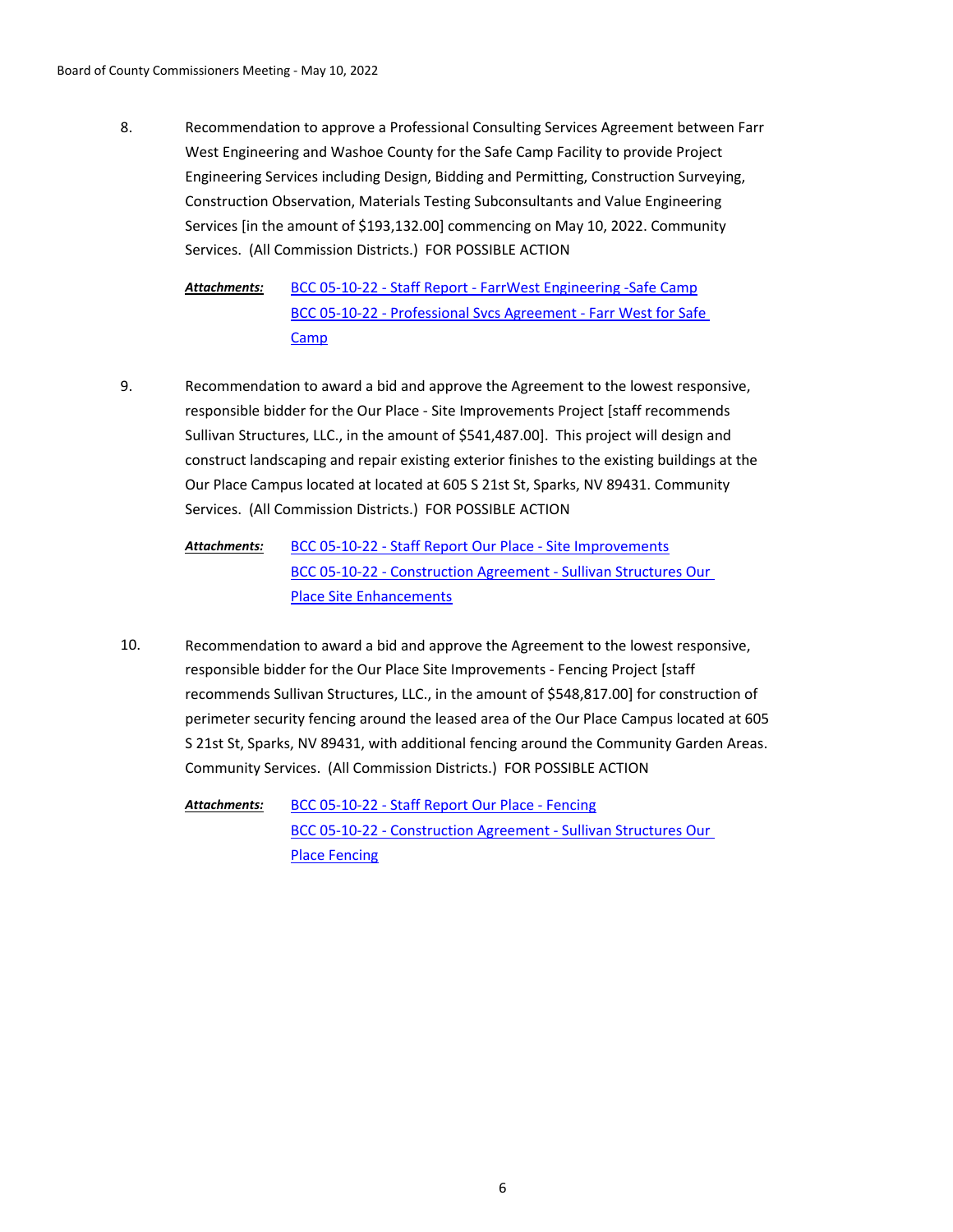Recommendation to approve a Professional Consulting Services Agreement between Washoe County and Van Woert Bigotti Architects for the Nevada Cares Campus Improvements Phase 2, 3 and 4 design development to include architecture and interior design, civil engineering, mechanical engineering, electrical engineering, structural engineering and kitchen design, construction documents, conditional use permit support, permitting support, bidding support and construction administration [in the amount of \$4,203,439.00] and commencing on May 10, 2022. Community Services. (All Commission Districts.) FOR POSSIBLE ACTION 11.

[BCC 05-10-22 - Staff Report - NV Cares Campus - VWB](http://washoe-nv.legistar.com/gateway.aspx?M=F&ID=c2ad78ce-3526-4f30-a3f4-e3b789baf65a.doc)  Proffesional Services [BCC 05-10-22 - Professional Svcs Agreement - Van Woert Bigotti](http://washoe-nv.legistar.com/gateway.aspx?M=F&ID=139510f6-6e87-4ada-ac02-698fb3271119.pdf)  for Cares Campus *Attachments:*

- Recommendation to authorize Clark/Sullivan Constructors, Inc., doing business as, Clark Sullivan Construction as the Construction Manager-At-Risk (CMAR) and approve Guaranteed Maximum Price (GMP) Agreement 1 for Phase 2 to construct restroom, shower & laundry facilities, concrete floor sealing in the sprung structure and provide and install personal living cubicles for the NV Cares Improvement Project, located at 1800 Threlkel Street [in the amount of \$12,148,912.00] and commencing on May 10, 2022. Community Services. (All Commission Districts.) FOR POSSIBLE ACTION 12.
	- [BCC 05-10-22 revised staff report for NV Cares GMP 1](http://washoe-nv.legistar.com/gateway.aspx?M=F&ID=a687f49b-71ec-40e1-a8e1-ca689fafa88a.doc) [BCC 05-10-22 - NV Cares GMP 1 Construction Agreement -Fed](http://washoe-nv.legistar.com/gateway.aspx?M=F&ID=92a4c78e-84d8-47e0-9c0b-cad1987ee5cf.pdf) [BCC 05-10-22 - Contract Provisions Federal Awards](http://washoe-nv.legistar.com/gateway.aspx?M=F&ID=fa780dd7-19c0-4690-b79a-55f56b45532a.docx) *Attachments:*
- Recommendation to award Bid No. 3175-22 for Water and Wastewater Treatment Chemicals, on behalf of the Community Services Department Utility Services Division and on a requirements basis to Olin Chlor Alkali Products, [in the estimated annual amount of \$382,250.00] and to Thatcher Company of Nevada, Inc., [in the estimated annual amount of \$21,600.00]; and authorize the Purchasing and Contracts Manager to execute the necessary purchase orders over the award period commencing July 1, 2022 through June 30, 2023, with the provision for two, one year extensions at the County's option. Community Services. (Commission District 2.) FOR POSSIBLE ACTION 13.

[BCC 05-10-22 - Staff Report - Water and Wastewater Treatment](http://washoe-nv.legistar.com/gateway.aspx?M=F&ID=b9f0d21f-fd4b-46f5-b80b-1d5bcfc0ab46.docx)  **Chemicals** *Attachments:*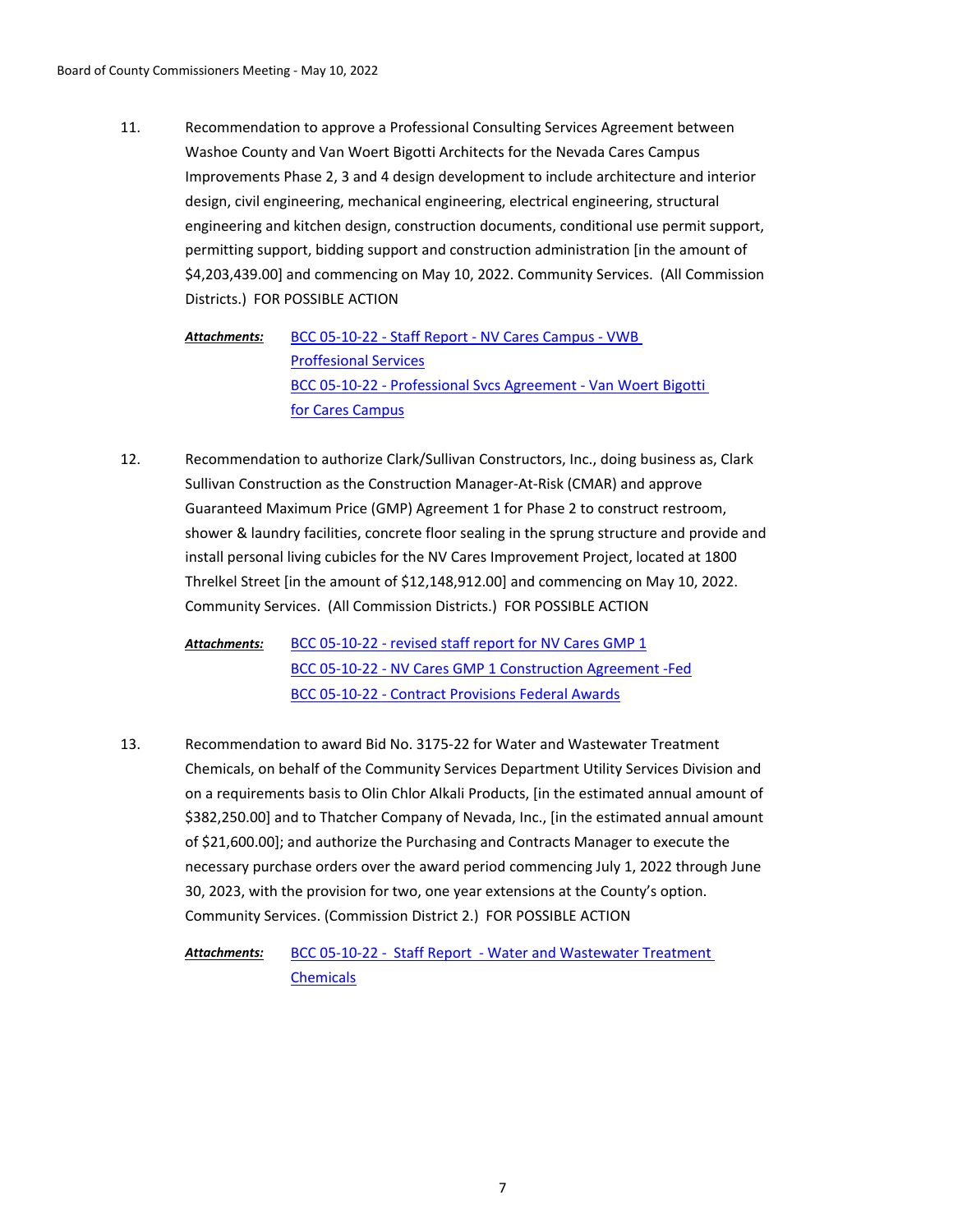Recommendation to authorize MWH Constructors and KG Walters Construction (MWH&KGW), a joint venture, as the Construction-Manager-At-Risk (CMAR) and approve a Guaranteed Maximum Price Agreement (GMP) 3C for the Early Equipment Procurement Package associated with the South Truckee Meadows Water Reclamation Facility 2020 Expansion Project, in the amount of [\$9,792,598.00]. Community Services. (Commission District 2.) FOR POSSIBLE ACTION 14.

[BCC 05-10-22 - Staff Report - MWH&KGW CMAR GMP3C](http://washoe-nv.legistar.com/gateway.aspx?M=F&ID=c6cdeb0f-0d07-46ba-9f6a-93ac1a3d3b95.doc) [BCC 05-10-22 - GMP 3C OWNER\\_CMAR AGREEMENT FINAL](http://washoe-nv.legistar.com/gateway.aspx?M=F&ID=a090485b-dd82-4027-93a6-eaa3e6ebcd13.pdf) *Attachments:*

Recommendation to approve a one-year extension to the original Request for Proposal (RFP) No. 3086-19 for Medical Services-Washoe County Personnel, ARC Health and Wellness Centers, in the estimated annual amount of [\$294,321], on behalf of the Sheriff's Office, and authorize the Purchasing and Contracts Manager to execute a one-year extension, July 1, 2022, through June 30, 2023, at the discretion of the County. Sheriff. (All Commission Districts.) FOR POSSIBLE ACTION 15.

[BCC 05-10-22 - Sheriff - ARC Health and Wellness](http://washoe-nv.legistar.com/gateway.aspx?M=F&ID=01b040a7-4afe-4f80-94a4-72d231c9be01.doc) [Washoe County ARC Contract Extension](http://washoe-nv.legistar.com/gateway.aspx?M=F&ID=7b433a90-b9a3-410d-94b8-30dc225d6926.pdf) ARCMedicalServicesContract 6-11-19 *Attachments:*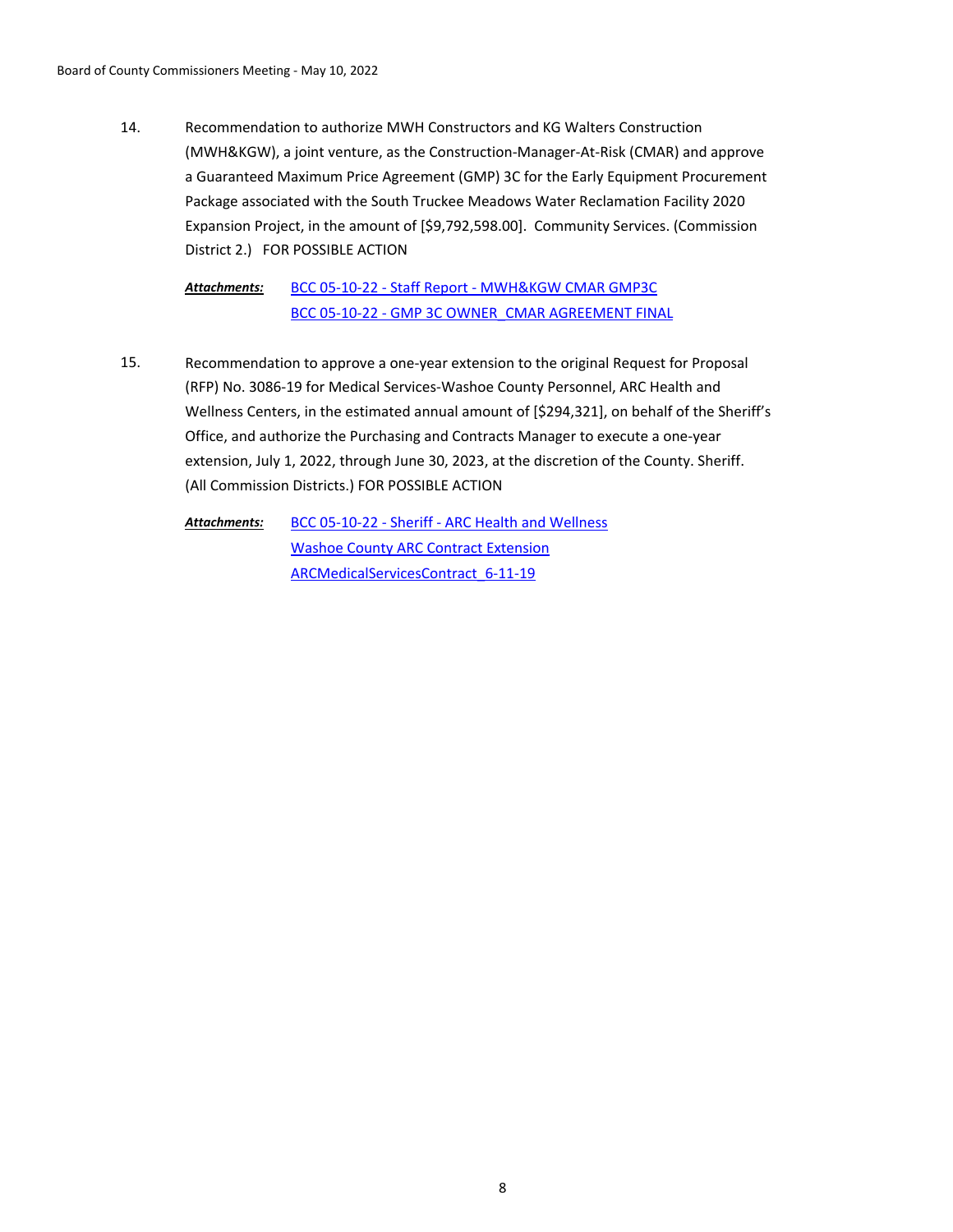Introduction and first reading of Washoe County Code Chapter 95, governing parks and recreation; repealing the entire existing Chapter 95, and enacting a new ordinance that revises and replaces Chapter 95 provisions governing parks and open space, including but not limited to the Definitions applicable to the chapter, Open Space and Regional Parks Commission, Powers and Duties of the Director, Enforcement of the chapter, use of vehicles and non-motorized vehicles, domestic animals, and visitor conduct. The proposed ordinance amends provisions regarding the Open Space and Regional Parks Commission to reflect applicable Nevada law; gives the Director power to designate employees as enforcement officials, appoint personnel authorized to collect fees, and approve special activity permits in certain circumstances; grants the Regional Parks and Open Space Commission authority to approve and establish a schedule of proposed fees for park facilities, recreation programs and special events and activities; establishes a requirement for a group use permit for activities involving more than 25 persons; expands provisions regarding concession/commercial operations in county parks, establishing a requirement for a permit; establishes a permit requirement for commercial/professional filming and photography to incorporate the previously enacted policy exempting small scale photography and filming from the permit requirement; allows use of unmanned aerial apparatuses (drones) if nondisturbing and nonthreatening, and allows the Director to prohibit use of drones in parks or portions of county parks; enacts provisions regarding use of operator-propelled vehicles including bicycles and electric bicycles in parks, granting the Director discretion to prohibit such use and requiring operators to restrict speed and safely operate the vehicle; expands the Director's ability to prohibit smoking, fires, or any open flames based on fire risk and weather conditions; prohibits pyrotechnics and liquid or solid fuel model rockets in county parks; generally prohibits smoking and vaping in parks, but allows the Director to designate specific smoking areas; clarifies provisions regarding camping, including granting the Director authority to limit or prohibit certain recreational vehicles based on conditions and characteristics of individual campsites; requires appropriate food storage on campsites; clarifies that persons lawfully camping may gather downed deadwood for lawful campfires; and establishes provisions regarding enforcement including that it is unlawful to violate a provision of the chapter, allows for an enforcement official to exclude a person violating the chapter from county parks with appropriate notice, grants citation power to enforcement officials, establishes criminal and civil penalties with appropriate notice. And, if introduced, set the public hearing and second reading of the ordinance for May 24, 2022. Community Services. (All Commission Districts.) FOR POSSIBLE ACTION 16.

[BCC 05-10-22 - Staff Report - Chapter 95 amendment](http://washoe-nv.legistar.com/gateway.aspx?M=F&ID=440f4d66-fca3-4cc1-b397-4d6fe6f3cc5a.doc) [BCC 05-10-22 - WCC Chpt. 95 - WORKING COPY](http://washoe-nv.legistar.com/gateway.aspx?M=F&ID=a713eea5-7c31-4e6a-8a9f-b044db396011.docx) *Attachments:*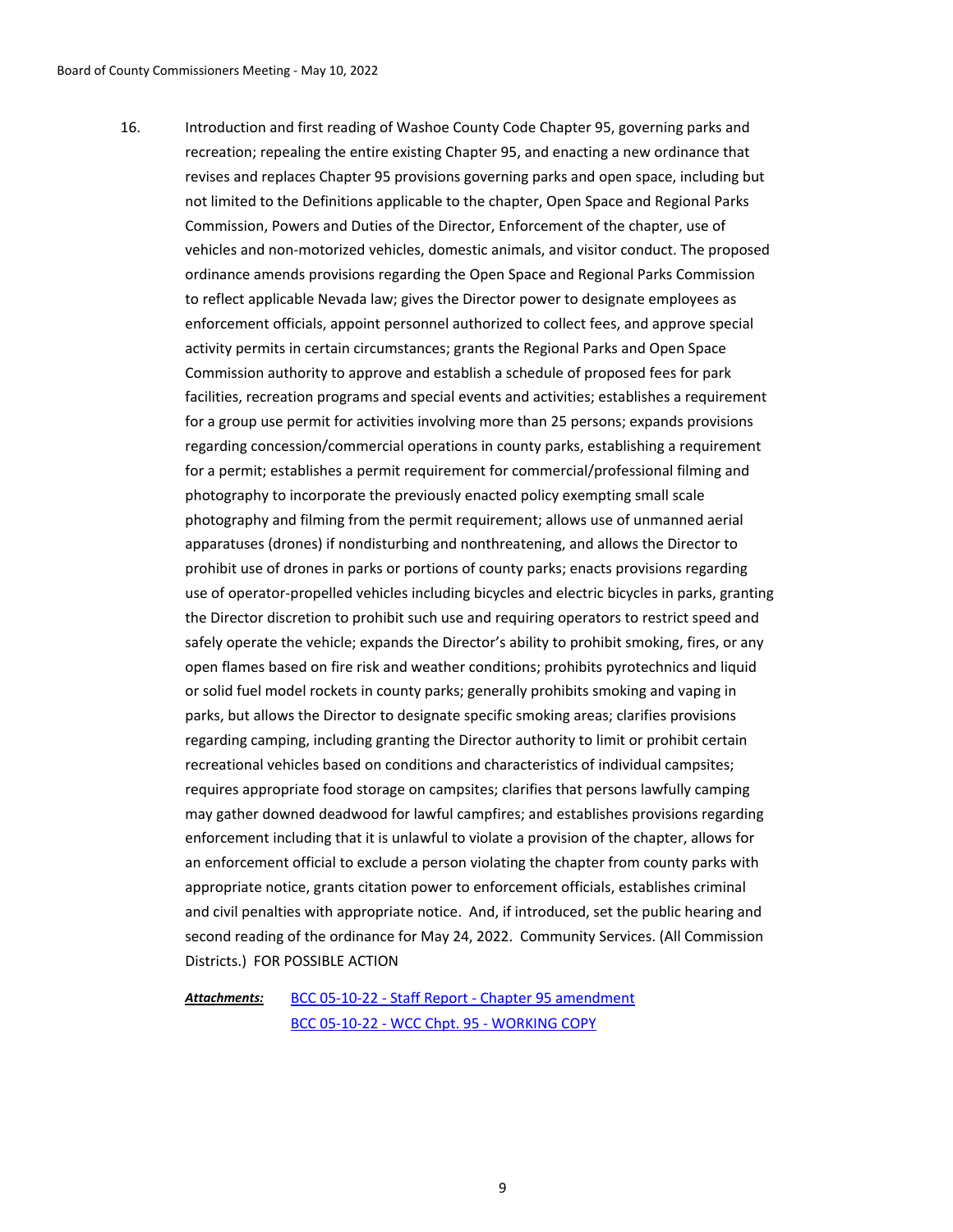Discussion and possible action by the Board of County Commissioners under section 7.2 Reconsideration, of the Board of County Commissioners Rules of Procedures, as requested by Commissioner Herman at the April 19, 2022, Board of County Commission meeting to reconsider the Board vote on April 12, 2022 for Master Plan Amendment Case Number WMPA21-0008 & Regulatory Zone Amendment Case Number WRZA21-0005 (Highland Village Phase II). This item pertains to item 18 in this same agenda. Manager's Office. (Commission District 5.) FOR POSSIBLE ACTION 17.

*Attachments:* [BCC 05-10-22 - Staff Report - Reconsideration - Highland Village](http://washoe-nv.legistar.com/gateway.aspx?M=F&ID=9abea103-8f17-4b3d-8478-143f407bb722.docx)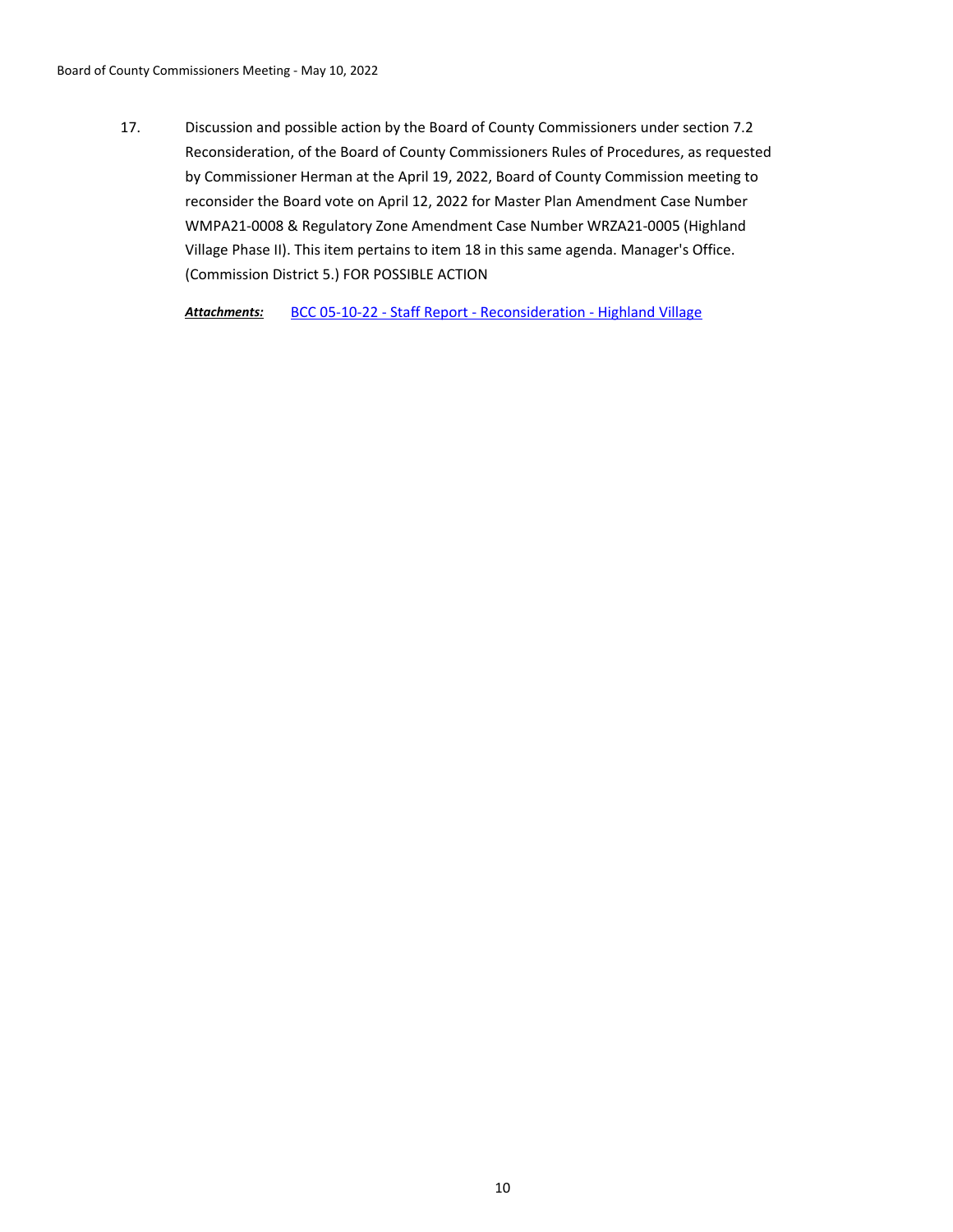# **Public Hearing. (Note: Due to public testimony and discussion, time expended on the item in this category can vary.)**

Public Hearing: Master Plan Amendment Case Number WMPA21-0008 & Regulatory Zone Amendment Case Number WRZA21-0005 (Highland Village Phase II). 18.

## Recommendation to:

(1) Amend the Washoe County Master Plan, Sun Valley Area Plan Appendix C - Maps, to reconfigure the boundaries of the Suburban Residential master plan designation, decreasing that designation from 16.7 to 14.7 acres; and reconfigure the boundaries of the Rural master plan designation, increasing that designation from 1.67 to 3.68 acres on three adjacent parcels (APN's 508-020-04, -42 & -44). If adopted, the master plan amendment will take effect after a determination of conformance with the Truckee Meadows Regional Plan by the Truckee Meadows Regional Planning Commission; and

(2) Approve, subject to final approval of the associated master plan amendment and a favorable conformance review by the Truckee Meadows Regional Planning Commission, a regulatory zone amendment to the Sun Valley Regulatory Zone Map to change the regulatory zone on 3 parcels from 16.706 acres of Low Density Suburban (LDS) and 1.676 acres of General Rural (GR) to 14.702 acres of High Density Suburban (HDS) and 3.68 acres of GR on 18.382 acres, and reconfigure the boundaries of the proposed HDS and GR zones on the three adjacent parcels (APN's 508-020-04, -42 & -44).

The Board of County Commissioners may adopt the proposed amendments, may further modify the proposed master plan amendment and refer the matter back to the Planning Commission for its report in accordance with NRS 278.220(4) or the proposed regulatory zone amendment, or may deny the proposed amendments after the public hearing.

If approved, the Board must authorize the chair to sign the resolution(s) to this effect. Community Services. (Commission District 5.) FOR POSSIBLE ACTION

[BCC 5-10-22 - Staff Report - WMPA21-0008 \\_WRZA21-0005](http://washoe-nv.legistar.com/gateway.aspx?M=F&ID=76b96f85-cc46-466e-a9c1-956114f16879.doc)  Highland Village Phase II [BCC 5-10-22 - Attachment A - WMPA21-0008 Resolution](http://washoe-nv.legistar.com/gateway.aspx?M=F&ID=5b0ddb4c-0d1d-4170-9038-d82f0cd3dd38.pdf) [BCC 5-10-22 - Attachment B - WRZA21-0005 Resolution](http://washoe-nv.legistar.com/gateway.aspx?M=F&ID=b6783b18-0952-4428-bafd-583283d523ba.pdf) [BCC 5-10-22 - Attachment C - PC MPA Resolution](http://washoe-nv.legistar.com/gateway.aspx?M=F&ID=d77bbdda-52e4-42a6-9c31-776144d9ac01.pdf) [BCC 5-10-22 - Attachment D - PC RZA Resolution](http://washoe-nv.legistar.com/gateway.aspx?M=F&ID=542e3a9d-e6cc-4759-91a8-413ceabddb9d.pdf) [BCC 5-10-22 - Attachment E - PC Staff Report](http://washoe-nv.legistar.com/gateway.aspx?M=F&ID=0e9e901a-9aff-46e3-a200-3990986e6a2e.pdf) [BCC 5-10-22 - Attachment F - PC Minutes](http://washoe-nv.legistar.com/gateway.aspx?M=F&ID=d3d67b1e-b66a-4c1d-8a7c-c518dac1cdb9.pdf) [BCC 5-10-22 - WMPA21-0008\\_WRZA21-0005 Staff Presentation](http://washoe-nv.legistar.com/gateway.aspx?M=F&ID=7d26be82-215b-4277-b349-6de9ba9a63c6.pdf) [BCC 5-10-22 - WMPA21-0008\\_WRZA21-0005 Applicant](http://washoe-nv.legistar.com/gateway.aspx?M=F&ID=b96b33d4-a0b9-47b7-900b-ffa5b32a502a.pdf)  **Presentation** *Attachments:*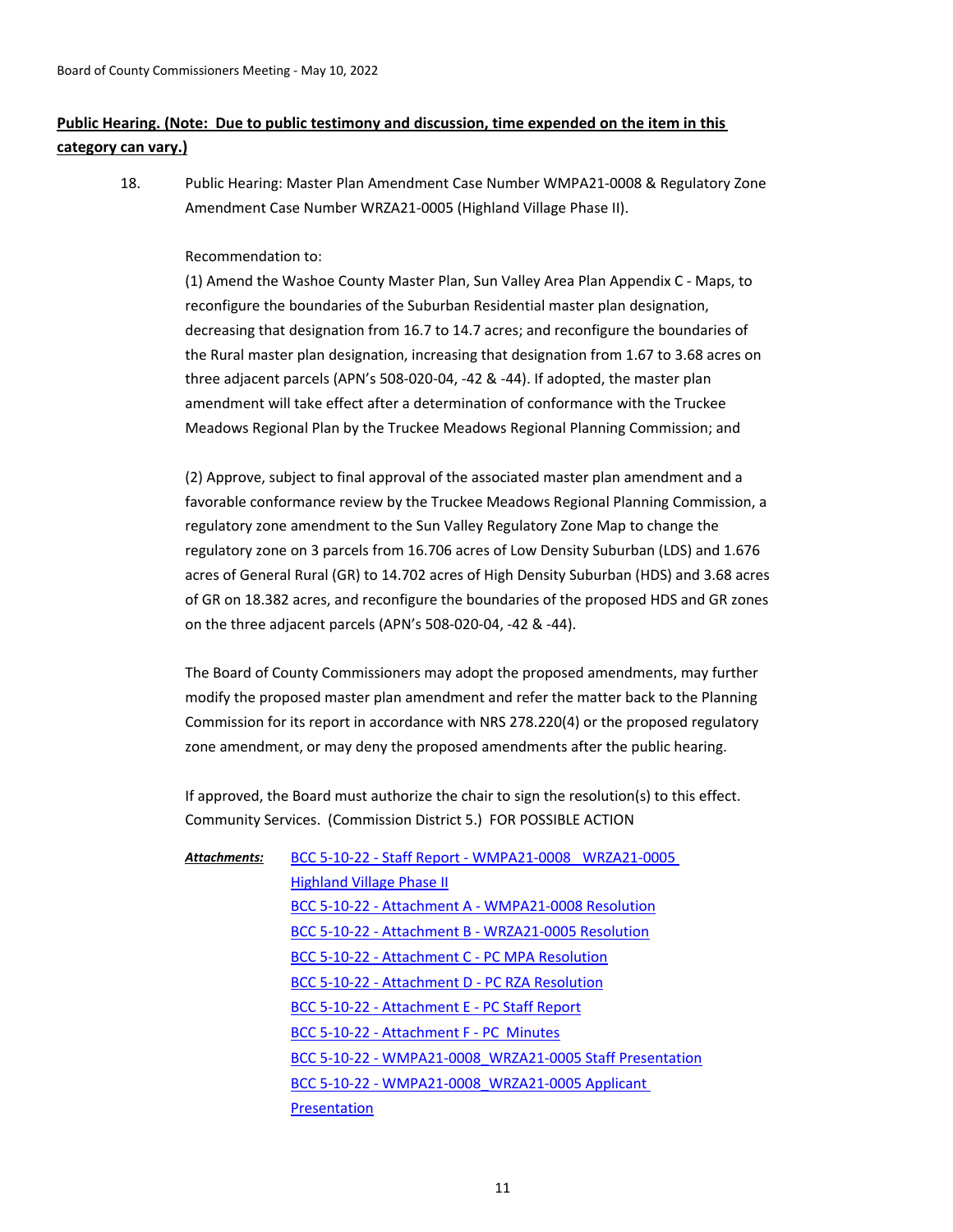Public Hearing and possible action to hold the first reading of an ordinance: (1) amending Ordinance No. 1000 in order to change the boundaries of District No. 24 (Groundwater Remediation); (2) providing for a notice of a public hearing and other matters relating thereto; and (3) setting the public hearing for the second reading and possible adoption on June 21, 2022; 19.

#### AND

Hold the first reading of an ordinance: (1) imposing a fee on the parcels of land in Washoe County, Nevada District No. 24 (Groundwater Remediation) to pay the costs of developing and carrying out a plan for remediation; (2) providing for a notice of a public hearing and other matters relating thereto; and (3) setting the public hearing for the second reading and possible adoption on June 21, 2022. The Central Truckee Meadows Remediation District was formed in 1997 to address the tetrachloroethene (PCE) contamination of groundwater in the central Truckee Meadows area. The District is tasked with remediating PCE contamination and annually updates both the Service Area Boundary and Contaminant Boundary based on continuous analysis and modeling efforts. Community Services. (All Commission Districts.) FOR POSSIBLE ACTION

[BCC 05-10-22 - Staff Report - CTMRD 2022 Fee and Boundary](http://washoe-nv.legistar.com/gateway.aspx?M=F&ID=53133e97-c2b0-4216-8641-9187ae723fde.docx)  Ordinance Intro [BCC 05-10-22 - Attachment 1 - 2022 Boundary Ordinance](http://washoe-nv.legistar.com/gateway.aspx?M=F&ID=00d3a5f2-0c63-4452-92fb-e94d97f5fe3b.docx) [BCC 05-10-22 - Attachment 2 - Prelim 2021 Fee Year Boundary](http://washoe-nv.legistar.com/gateway.aspx?M=F&ID=54418549-e16f-4ac2-823e-852bc7579e7c.pdf)  Map + New Parcels [BCC 05-10-22 - Attachment 3 - 2022 Fee Ordinance](http://washoe-nv.legistar.com/gateway.aspx?M=F&ID=b81315aa-81ce-44c2-a253-0fa04c9afde8.docx) [BCC 05-10-22 - Attachment 4 - Prelim Service Fee Boundary Map](http://washoe-nv.legistar.com/gateway.aspx?M=F&ID=9175bc0d-5f99-4d0f-bdfc-c3a5a937bab7.pdf) [BCC 05-10-22 - Attachment 5 - Prelim Fee Schedule](http://washoe-nv.legistar.com/gateway.aspx?M=F&ID=2098b4d9-81ee-4f62-8214-f98fdb1b2027.pdf) *Attachments:*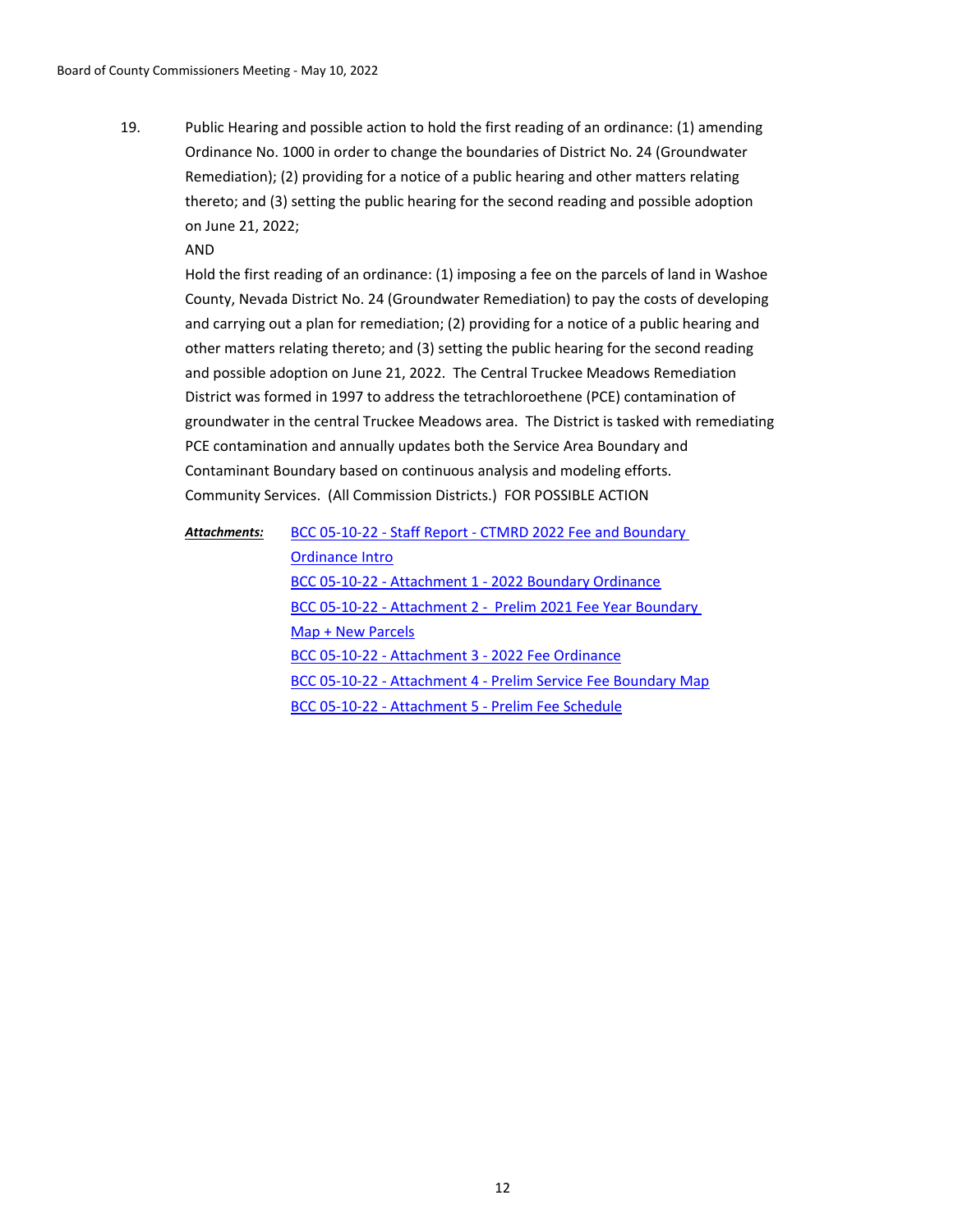Public Hearing: Second reading and adoption of an ordinance amending Washoe County Code Chapter 110 (Development Code), Article 319, Short Term Rentals (STRs) by amending various sections in order to: (1) change the requirements for processing a tier 3 STR application from an administrative permit approved by the Board of Adjustment to a special use permit approved by the Planning Commission; (2) exclude overflow parking spaces in condominium or multi-family complexes in the calculation of required parking spaces; (3) require the STR property owner(s)' notarized certification to include an attestation that the subject STR property is covered by insurance that provides for a minimum of \$500,000 liability coverage per occurrence; (4) repeal the requirement to submit a certificate of insurance; (5) provide that a bear box is required in the Incline Village General Improvement District's service territory following two confirmed trash violations; (6) modify the maximum occupancy calculation from one occupant for every 200 square feet of habitable space to two (2) occupants for each legally permitted bedroom, with the remainder of the home (excluding bedrooms) calculated as one occupant for every 200 square feet of habitable space; and all matters necessarily connected therewith and pertaining thereto. Community Services. (All Commission Districts.) FOR POSSIBLE ACTION 20.

| Attachments: | BCC 5-10-22 - Staff Report - 2nd Reading WDCA22-0001 STRs            |
|--------------|----------------------------------------------------------------------|
|              | BCC 5-10-22 - Attachment A - Working Copy of Proposed                |
|              | Ordinance                                                            |
|              | BCC 5-10-22 - Attachment B - Clean Copy of Ordinance                 |
|              | BCC 5-10-22 - Attachment C - Planning Commission Resolution          |
|              | No. 22-05                                                            |
|              | <b>BCC 5-10-22 - Attachment D - Planning Commission Staff Report</b> |
|              | for WDCA22-0001                                                      |
|              | BCC 5-10-22 - Attachment E - PC Minutes from 3-1-22 Meeting          |
|              | BCC 5-10-22 - WDCA22-0001 STRs Staff Presentation                    |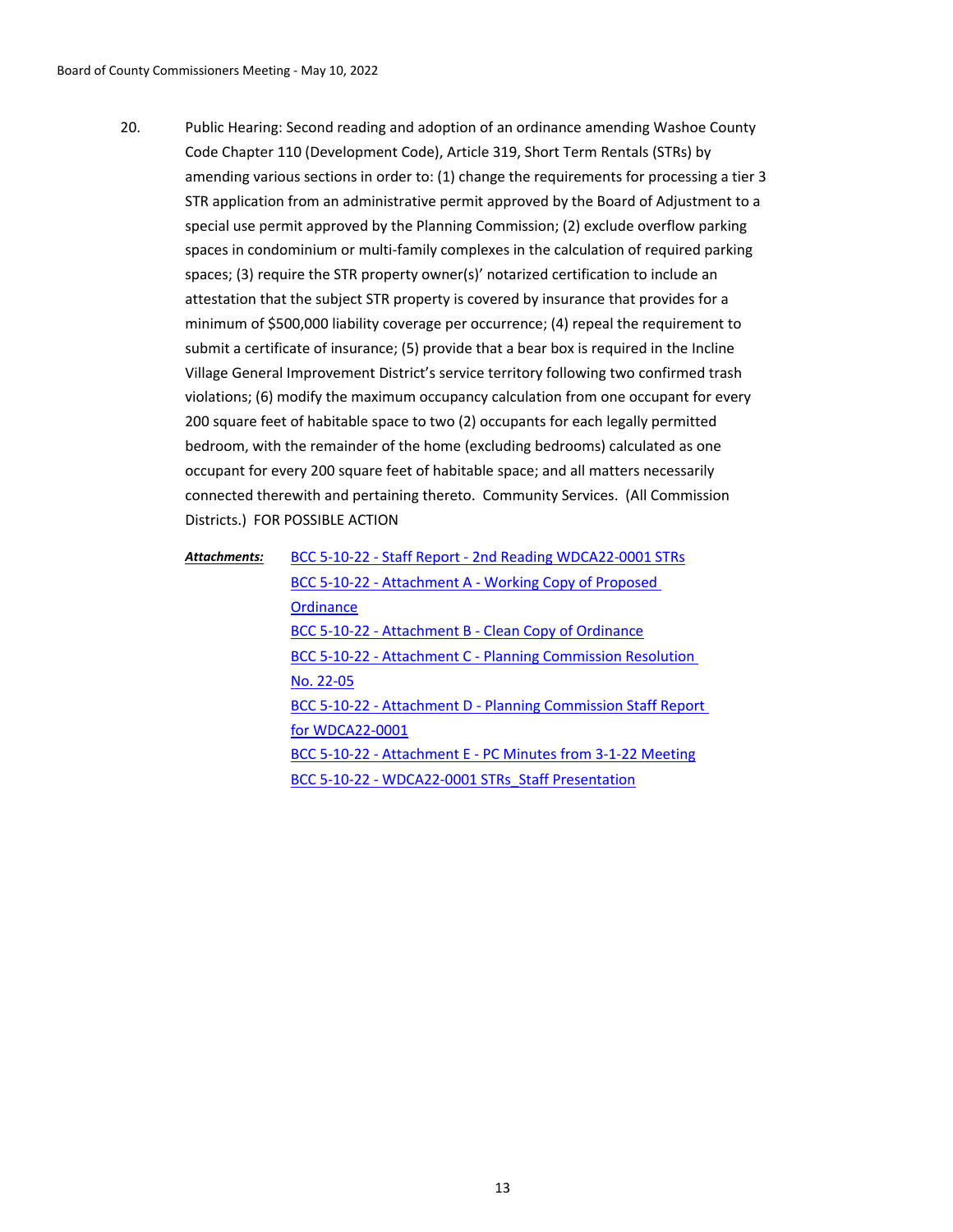Public Hearing: Second reading and adoption of an Ordinance pursuant to Nevada Revised Statutes 278.0201 through 278.0207 adopting a development agreement between Washoe County and LANSING - ARCUS LLC for Prado Ranch North, a residential subdivision originally approved in 2018 (WTM18-002), to extend the recording of the first final map from September 11, 2022 to September 11, 2024. The approved subdivision is a 490-lot, single-family residential, common open space subdivision as authorized in Article 408 of the Washoe County Development Code. 21.

The location is adjacent to Lemmon Valley Drive, north of Nectar Street and adjacent to Chickadee Drive and Sand Pit Road and is comprised of 6 parcels that total approximately 154.65 acres. The parcels are located within the North Valleys Area Plan within Washoe County Commission District No. 5. (APNs 080-723-01, 080-723-02, 080-723-03, 080-721-03, 080-721-04, & 080-721-05). Community Services. (Commission District 5.) FOR POSSIBLE ACTION

[BCC 5-10-22 - Staff Report - 2nd Reading Prado Ranch](http://washoe-nv.legistar.com/gateway.aspx?M=F&ID=df1d6711-7211-4620-8f38-78a3e58fd1a9.docx) [BCC 5-10-22 - Attachments A & A-1](http://washoe-nv.legistar.com/gateway.aspx?M=F&ID=8a2fba6f-7af4-43f1-9c15-b13188ae2e77.pdf) [BCC 5-10-22 - Prado Ranch Staff Presentation](http://washoe-nv.legistar.com/gateway.aspx?M=F&ID=009be0dc-85be-4600-a627-130448d25325.pdf) *Attachments:*

## **End Of Scheduled Public Hearings**

- 22. Public Comment. Comment heard under this item will be limited to three minutes per person and may pertain to matters both on and off the Commission agenda. The Commission will also hear public comment during individual action items, with comment limited to three minutes per person. Comments are to be made to the Commission as a whole.
- 23. Commissioners'/County Manager's announcements, reports and updates to include boards and commissions updates, requests for information or topics for future agendas. (No discussion among Commissioners will take place on this item.)

**Adjournment**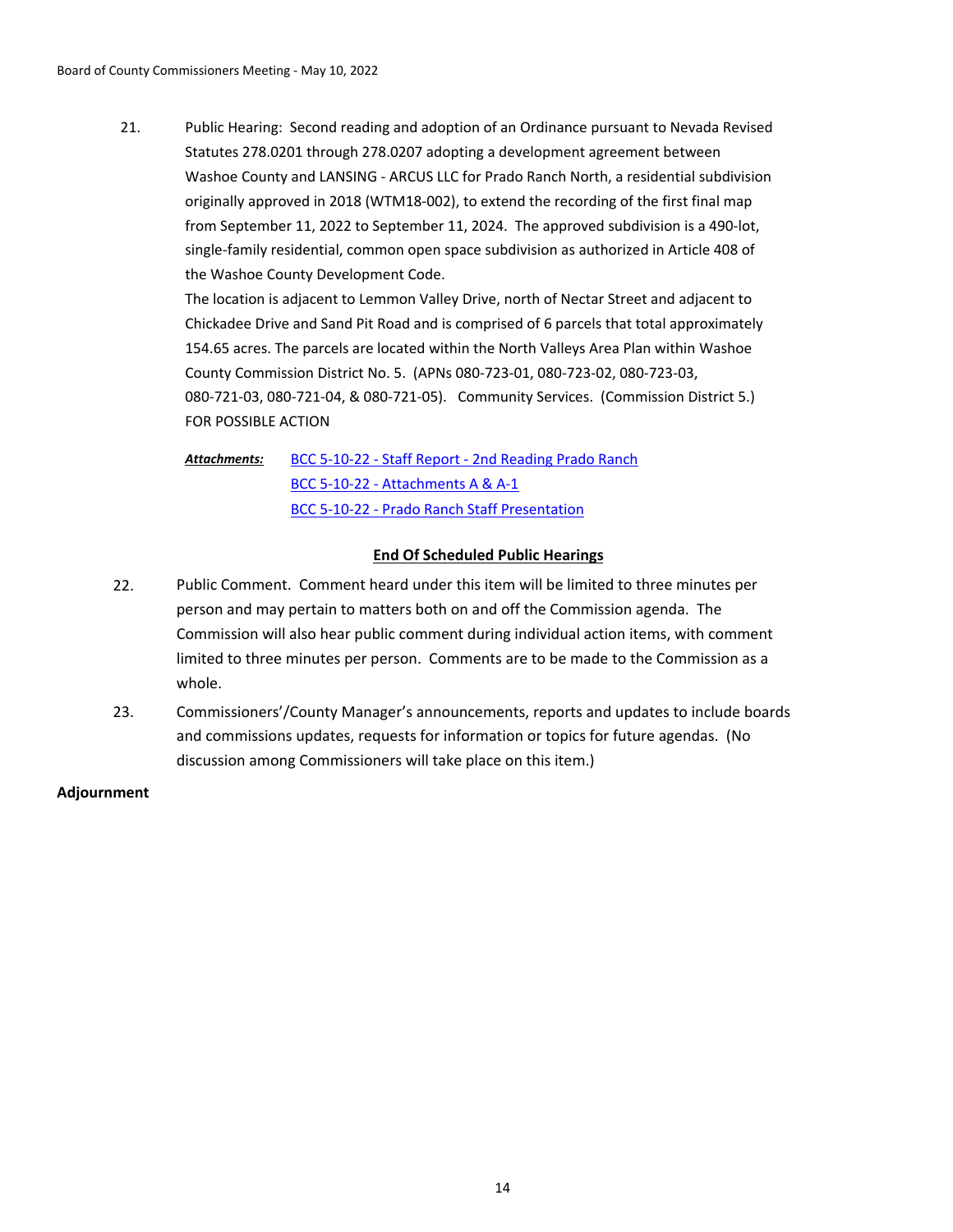Various boards/commissions the Washoe County Commissioners may be a member of or liaison to:

### Chair Hartung

- Community Homelessness Advisory Board (alternate)
- EDAWN (Economic Development Authority of Western Nevada)
- Nevada Association of Counties Board of Directors (NACO)
- Regional Transportation Commission
- Truckee Meadows Regional Planning Agency Governing Board
- Truckee Meadows Water Authority Board
- Truckee River Flood Management Authority
- Washoe County Stadium Authority
- Washoe County Investment Committee
- Western Regional Water Commission

## Vice-Chair Hill

Community Homelessness Advisory Board Downtown Reno Business Improvement District EDAWN (Economic Development Authority of Western Nevada) (alternate) Nevada Tahoe Conservation District Board of Supervisors Regional Transportation Commission (alternate) Tahoe Prosperity Center Board of Directors Tahoe Regional Planning Agency Governing Board Tahoe Transportation District Board of Directors Tahoe Transportation Commission Truckee Meadows Regional Planning Agency Governing Board Truckee Meadows Water Authority Board Truckee River Flood Management Authority Washoe County Internal Audit Committee (alternate) Washoe County Investment Committee Washoe County Legislative Liaison Washoe County Stadium Authority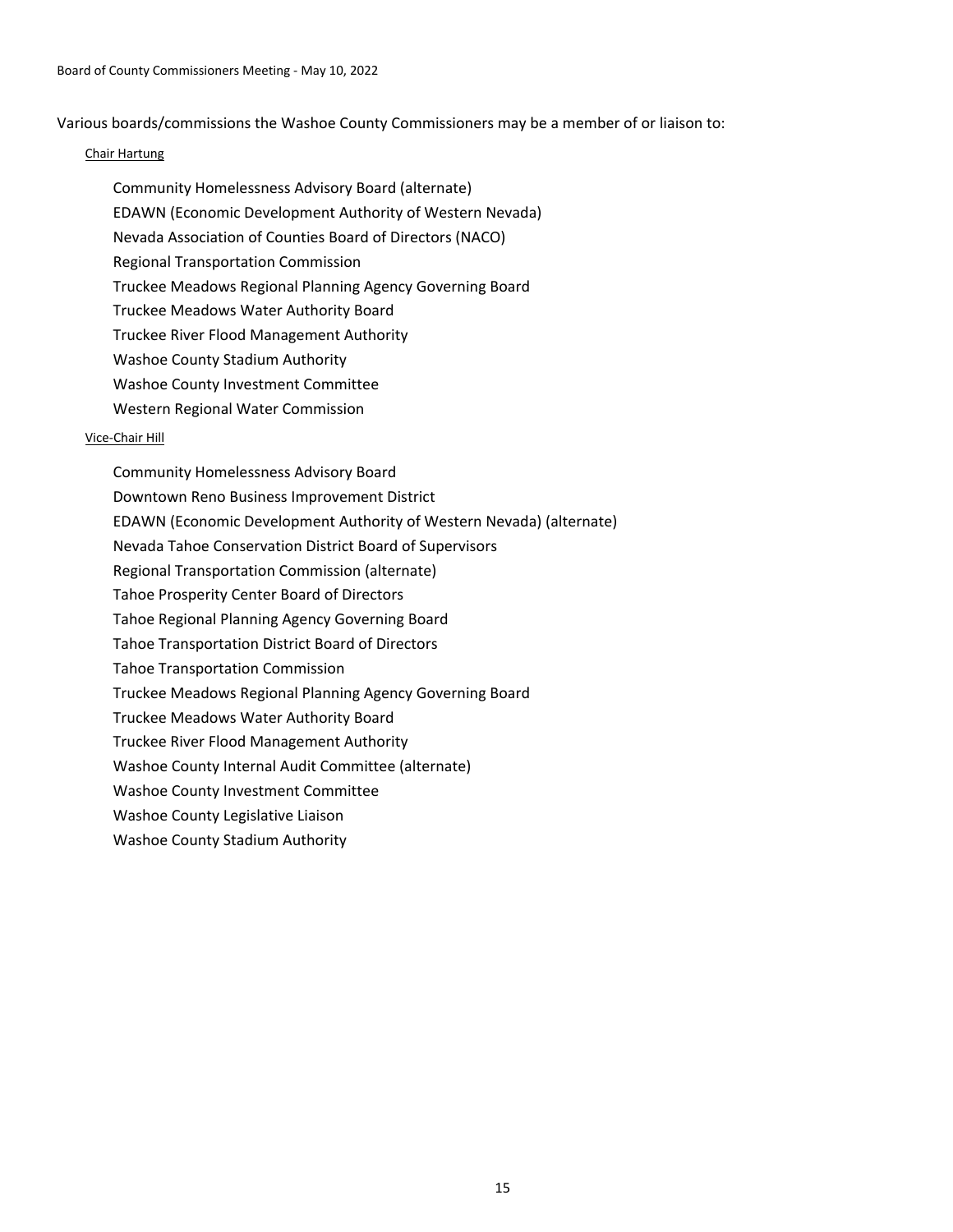#### Commissioner Lucey

Community Homelessness Advisory Board Nevada Association of Counties Board of Directors (NACO) Regional Transportation Commission Reno-Sparks Convention & Visitors Authority Tahoe Regional Planning Agency Governing Board (alternate) Tahoe Transportation District Board of Directors (alternate) Tahoe Transportation Commission (alternate) Truckee Meadows Water Authority Board (alternate) Truckee River Flood Management Authority (alternate) Washoe County Criminal Justice Advisory Committee Washoe County District Board of Health Washoe County Legislative Liaison Washoe County School District Capital Funding Protection Committee Washoe County School District Oversight Panel Washoe County Stadium Authority (alternate) Western Nevada Development District (WNDD) (alternate) Western Regional Water Commission

### Commissioner Jung

Washoe County Animal Services Advisory Board Downtown Reno Business Improvement District (alternate) Nevada Tahoe Conservation District Board of Supervisors (alternate) Nevadaworks (alternate) Regional Transportation Commission (alternate) Truckee Meadows Water Authority Board (alternate) Truckee River Flood Management Authority (alternate) Washoe County Open Space and Regional Parks Commission Liaison Washoe County Senior Services Advisory Board Liaison Washoe County Stadium Authority (alternate)